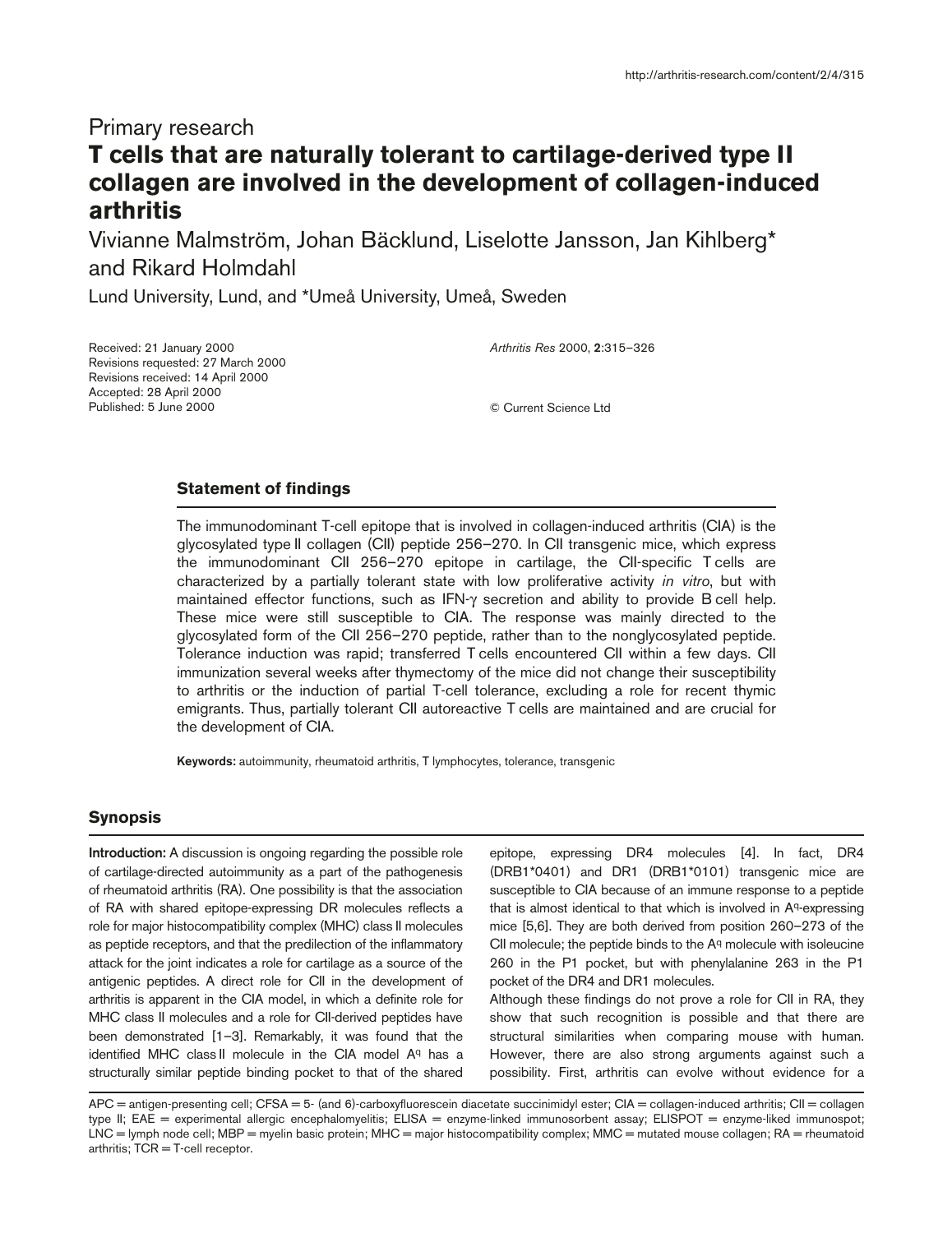cartilage-specific autoimmunity, as seen with various adjuvantinduced arthritis models [7,8] and in several observations using transgenic animals with aberrant immunity to ubiquitously expressed proteins [9–11]. Moreover, the MHC association in the adjuvant arthritis models correlates with severity of the disease rather than susceptibility [7,8], as has also been observed in RA [12]. Second, it has not been possible to identify the CII-reactive T cells from RA joints, or to achieve a strong and significant CII proliferative response from T cells derived from RA joints. Most recently these negative observations were corroborated using DR4+CII peptide tetramer reagents [13]. On the other hand, it has also been difficult to isolate autoreactive CII-specific T cells from CIA, and it can be anticipated that, even in the CIA model, T cells that are specific for CII will be hard to find in the joints [4].

We believe that the explanations for these observations in both experimental animals and humans are related to tolerance. The CIA model in the mouse is usually induced with heterologous CII, and is critically dependent on an immune response to the glycosylated CII peptide 256–270, which is bound to the MHC class II Aq molecule. In CII transgenic mice, expressing the heterologous (rat) form of the immunodominant CII 256–270 epitope in cartilage, we observed partial T-cell tolerance. This tolerance is characterized by a low proliferative activity, but with maintained effector functions such as production of IFN-γ and the ability to give help to B cells to produce anti-CII IgG antibodies [14]. Interestingly, these mice were susceptible to arthritis. However, a possibility was that T cells that had newly emerged from the thymus and that were not yet tolerized when the mice were immunized with CII led to the induction of arthritis. We have now addressed this possibility and found that induction of tolerance occurs within a few days, and that mice lacking recent thymic emigrants (ie thymectomized mice) display partially tolerant T cells and susceptibility to arthritis to the same extent as nonthymectomized mice. In addition we found that T cells that are reactive with the nonmodified peptides are relatively more affected by tolerance than T cells that are reactive with the more immunodominant glycosylated variants.

**Objectives:** To investigate the possibility that T cells that are naturally tolerant to the cartilage protein CII are involved in the development of arthritis, and to exclude a role for nontolerized recent thymic T-cell emigrants in the development of arthritis.

**Materials and methods:** A mutated mouse CII, expressing glutamic acid instead of aspartic acid at position 266, was expressed in a transgenic mouse called MMC (mutated mouse collagen) that has been described earlier [14]. The mice were thymectomized, or sham-operated, at 7 weeks of age and allowed to recover for 4 weeks before being immunized with rat CII in complete Freund's adjuvant. Arthritis development was recorded and sera analyzed for anti-CII IgG, IgG<sub>1</sub> and IgG<sub>2</sub>. levels. To assay T-cell effector functions, other MMC and control mice were immunized in the hind footpads with rat CII in complete Freund's adjuvant, and the draining popliteal lymph nodes were taken 10 days later. The lymph node cells (LNCs) were used for proliferation assay, IFN-γ enzyme-linked immunosorbent assay (ELISA) and B-cell enzyme-linked immunospot (ELISPOT). For the proliferation assay, 10<sup>6</sup> cells were put in triplicate cultures in microtitre wells together with antigen and incubated for 72 h before thymidine-labelling and harvesting 15–18 h later. For IFN-γ ELISA analysis, supernatant from the proliferation plates was removed before harvesting and used in an ELISA to quantify the amount of IFN-γ produced [15]. B-cell ELISPOT was performed to enumerate the number of cells producing anti-CII IgG [16].

T-cell lines that were reactive towards rat CII were established by immunization with rat CII. An established T-cell line that was reactive with CII and specific for the CII 256–270 peptide was restimulated with freshly collected, irradiated, syngenic spleen cells and rat CII for 3 days followed by 2 weeks of IL-2 containing medium. Immediately before transfer, the cells were labelled with the cytoplasmic dye 5 (and 6)-carboxyfluorescein diacetate succinimidyl ester (CFSE) [17]. Labelled cells (107) were injected intravenously into transgenic MMC mice and nontransgenic littermates. The mice were killed 4 days after cell transfer, and the concentration of CFSE-labelled cells was determined by flow cytometry.

**Results and discussion:** To investigate whether and how quickly CII-reactive T cells will encounter CII *in vivo*, an established T-cell line that is reactive towards rat CII was labelled with the cytoplasmic dye CFSE and transferred into MMC-QD and control mice. Four days later the mice were killed, and it was found that MMC-transgenic mice had dramatically fewer CFSE-labelled cells in the spleen than did nontransgenic littermates (0.11% compared with 0.57%). Similarly, reduced numbers of CFSE-positive cells were observed in blood. This indicates that the T cells encountered the mutated CII that was present in the cartilage of MMC mice, but not in the nontransgenic littermates. Presumably, CII from cartilage is spread by antigen-presenting cells (APCs) to peripheral lymphoid organs. This observation also suggests that newly exported T cells from the thymus will be tolerized to CII in the periphery within less than 4 days.

To further investigate whether the MMC mice harbours naïve or tolerized T cells, the mice were immunized with CII at different time points after thymectomy that were well in excess of the times required for their encounter with CII. After 10 days, the response was analyzed *in vitro* towards both the nonglycosylated and the glycosylated CII 256–270 peptides as well as towards purified protein derivative. The galactosylated form of the peptide (Fig. 1) was used because this is the most immunodominant modification [18]. In contrast to control mice, LNCs from transgenic mice did not proliferate significantly towards the nonglycosylated peptide, indicating that these cells have been specifically tolerized, which is in accordance with earlier observations [14]. A reduced, but still significant proliferation was also observed toward the immunodominant glycosylated CII peptide. Most important, however, was that the proliferative response in the MMC mice did not decrease after thymectomy. Similarly, a significant IFN-γ production towards the glycosylated CII peptide was observed in the MMC mice. The response was somewhat reduced compared with that observed in nontransgenic littermates, and this was especially true for the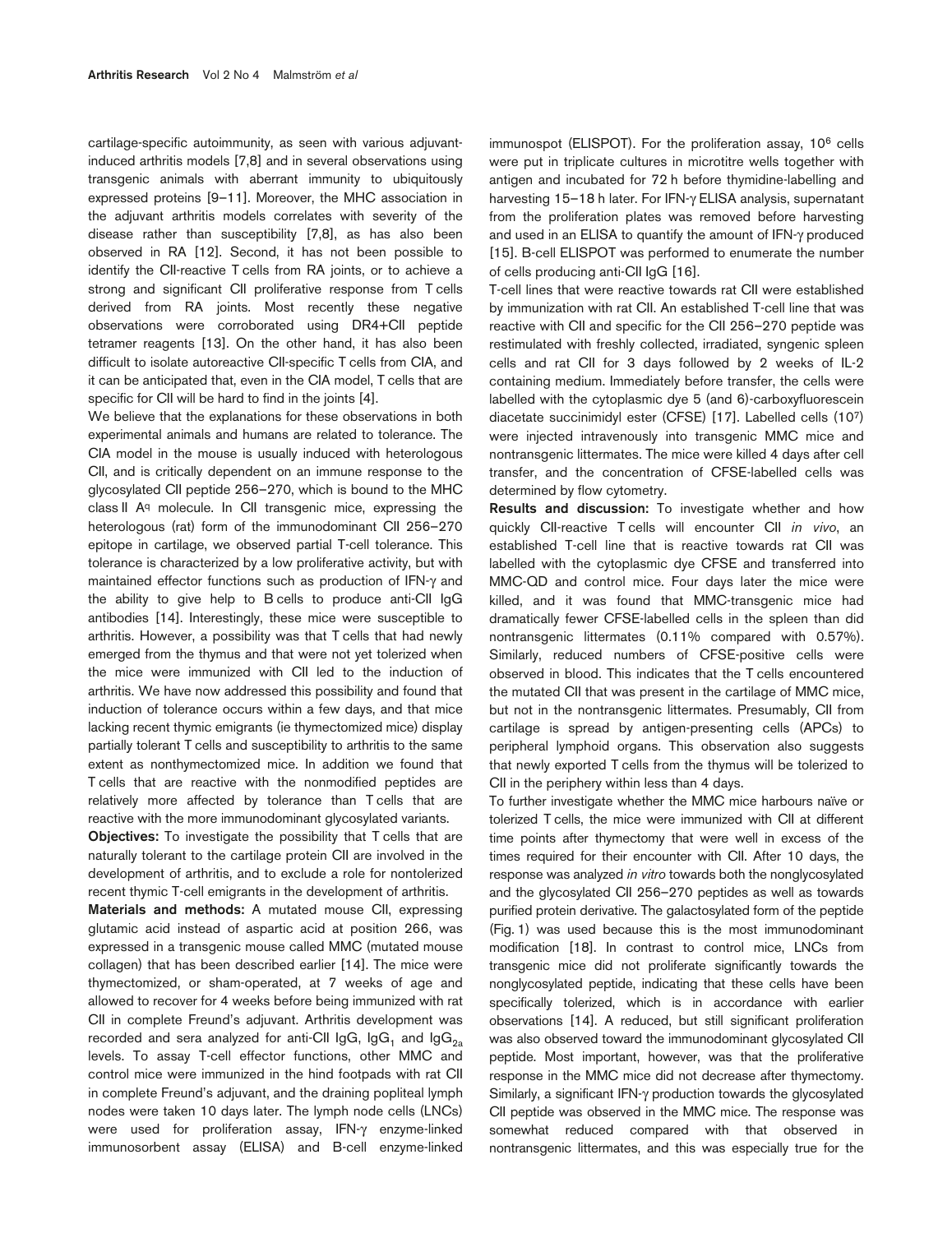

The immunodominant CII 256–270 peptide. CII is variably posttranslationally modified in the chondrocyte by hydroxylation followed by galactosylation or glucogalactosylation of hydroxylysines. The peptide is depicted with the *O*-linked β-galactose at position 264 (hydroxylysine). The MMC mice have the CII point mutation to express glutamic acid at position 266 (as in human and rat CII), whereas mouse CII expresses aspartic acid at this position.

response toward the nonglycosylated peptide. Again, no decrease in the MMC response by thymectomy was observed. Taken together, the T-cell response in transgenic mice was reduced in comparison with that in the nontransgenic littermates. Furthermore, the response in transgenic animals did not decrease by thymectomy (4 or 8 weeks before immunization), showing that autoreactive T cells are still maintained (and partially tolerized) with significant effector functions at least up to 8 weeks after thymectomy, excluding an exclusive role for recent thymic emigrants in the autoimmune response towards CII.

To investigate whether thymectomized mice, lacking recent CIIspecific thymic emigrants, were susceptible to CIA, mice were immunized with CII 4 weeks after thymectomy and were observed for arthritis development during the following 10 weeks. Clearly, the thymectomized MMC mice were susceptible to arthritis (five out of 18 developed arthritis; Fig. 2), and no significant differences in susceptibility between thymectomized and sham-operated mice, or between males and females, were seen. In accordance with earlier results [14], MMC transgenic mice had a significantly reduced susceptibility to arthritis as compared with the nontransgenic littermates (*P*<0.0001 for arthritic scores, disease onset and incidence). All mice were bled at 35 days after immunization, and the total levels of anti-CII IgG were determined. Transgenic mice developed levels of anti-CII IgG significantly above background, but the antibody titres were lower than in nontransgenic littermates (*P*<0.0001). No effect on the antibody levels by thymectomy was observed, nor did the thymectomy affect the distribution of  $\lg G_1$  versus  $\lg G_{2a}$  titres, indicating that the observed tolerance is not associated with a shift from a T-helper-1- to a T-helper-2-like immune response.

These findings show that T cells that are specific for a tissuespecific matrix protein, CII, are partially tolerized within a few days after thymus export and that these tolerized cells are maintained after thymectomy. Most important, mice that lack newly exported CII reactive T cells are still susceptible to CIA, suggesting that the partially tolerant T cells are involved in development of arthritis.





Incidence of arthritis in male mice. Triangles represent transgenic MMC mice and squares represent nontransgenic littermates. Open and filled symbols represent thymectomized (Tx) and sham-operated (Sham) mice, respectively.

In the light of these data it is possible to explain some of the findings in RA. T-cell reactivity to CII has been shown in RA patients, but with a very weak proliferative activity [19,20]. This is fully compatible with observations in mouse and rat CIA when autologous CII, and not heterologous CII, are used for immunization. This is particularly true if the responses are recorded during the chronic phase of disease, in which the antigen-specific T-cell responses seem to be suppressed in both humans and experimental animals. These observations were confirmed in a recent report [21] in which it was shown that CII-reactive T-cell activity could be detected in RA patients if IFN-γ production but not proliferation was measured. In the present studies in mice the strongest response is seen towards post-translational modifications of the peptide. Because the T-cell contact points are the same whether the peptide is bound to DR4 or to Aq, it is fully possible that post-translational modifications of the peptide also plays a significant role in humans [22]. The fact that IgG antibodies specific for CII are found in many RA patients could be explained by maintained B-cell helper functions of CII-reactive T cells. In fact, it has been reported [23,24] that the occurrence of IgG antibodies to CII is associated with shared epitope DR4 molecules. These observations are thus compatible with a role for CII reactivity in RA. To avoid any confusion, it needs to be stressed that RA is a heterogeneous syndrome in which not only CII, but also other cartilage proteins and other mechanisms are of importance. Such a pathogenic heterogeneity is reflected by the multitude of experimental animal models that have demonstrated how many different pathways may lead to arthritis [25].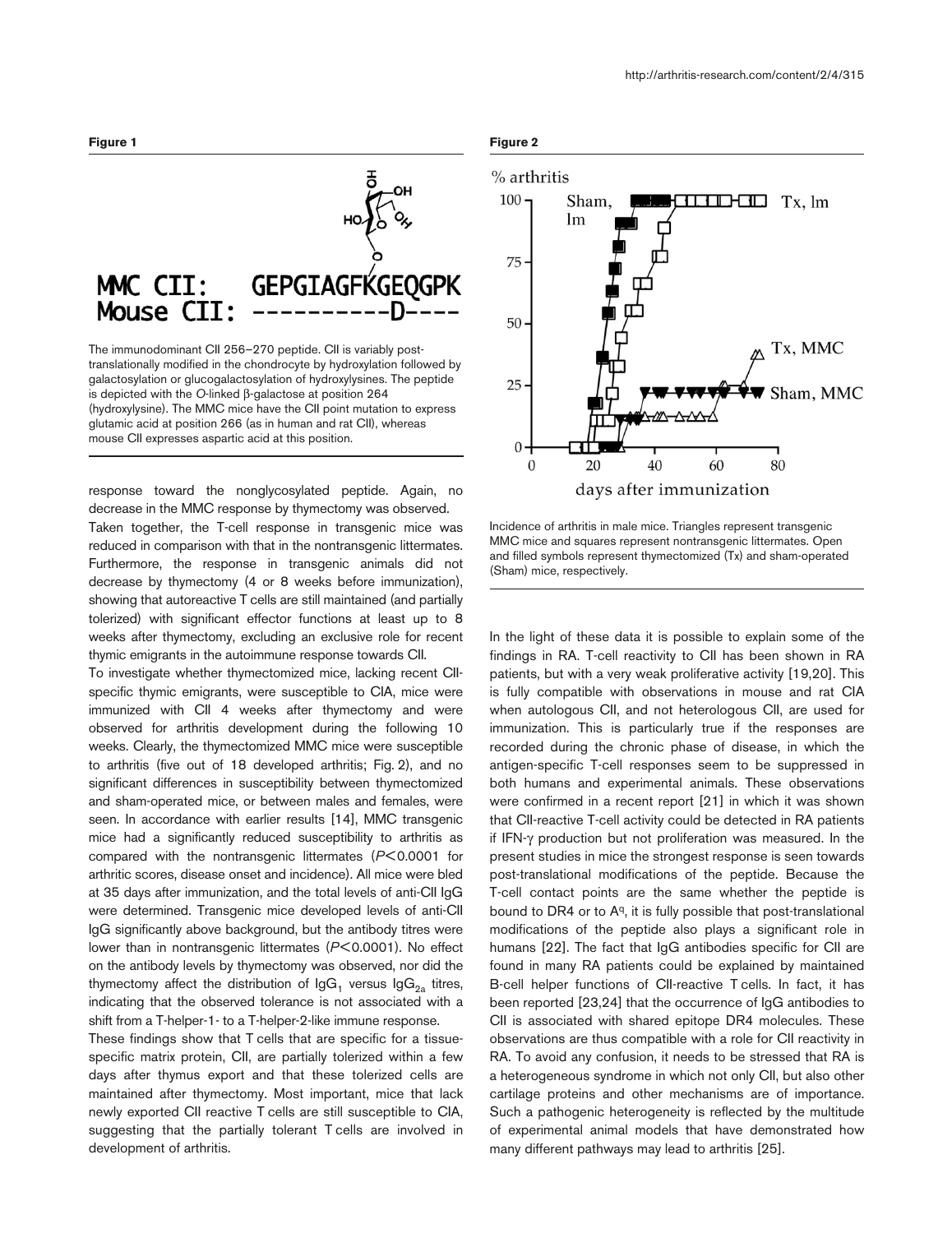# **Full article**

# **Introduction**

T cells originate from multipotent cells in the bone marrow, but mature in the thymus. They are educated in the thymus both by positive selection (ie in which only the thymocytes that are capable of interacting with self-MHC survive [26]) and by negative selection (ie in which recognition of selfantigens that are present in the thymus leads to apoptosis [27]). After approximately 2 weeks the T cells leave the thymus as mature but naïve cells [28]. Outside the thymus T cells circulate in search for a peptide–MHC complex to recognize. If a naïve T-cell fails to find such an antigenic complex its lifespan will be limited [29]. Instead, new T cells will continuously emerge from the thymus and replace the ones leaving the pool of naïve T cells.

The extent to which the lifespan is prolonged if such T cells meet their antigen is currently under debate. One possibility is that naïve T cells may only respond to antigens that are presented by professional APCs and in the proper microenvironment; potential antigens that are located in other cells and tissues are ignored [30]. Alternatively, some T cells may interact with antigens outside of the context of an immune response (eg in the physiological state by self-antigens presented for the T cells in draining lymph nodes). Recent data [31,32] suggest that a low-affinity interaction, for example by the appropriate MHC but without the relevant peptide, will lead to the prolongation of the lifespan of newly exported naïve T cells. Other findings suggest that the transgenic expression of foreign antigen in peripheral tissues will lead to maintained survival of transgenic T cells with a tolerized phenotype [33]. The importance of such T cells in autoimmune disease is of great significance, but their existence and function are still obscure.

Target antigens, which are of importance for development of autoimmune disease, may evoke either ignorance or tolerance. For example, in mice that are transgenic for a T-cell receptor (TCR) that is specific for myelin basic protein (MBP), which is a central nervous system-specific protein, the T cells ignore the existence of the antigen unless they are not activated by other means [34,35]. In other autoimmune diseases, however, the relevant selftissue is more readily exposed to the immune system and consequently a pool of T cells that recognize the selfantigen, but which fail to be deleted, might exist. We believe that RA, as well as CIA, which is an experimental model of RA, are such diseases.

Both RA and CIA show MHC class II association, whereby  $CIA$  in mice is associated with the  $A<sup>q</sup>$  molecule expressed by the H-2q haplotypes [36] and RA in humans with the DRB1\*0401/DRA molecule in the DR4 haplotype [37,38]. Interestingly, the MHC association indicates structural

relevance, because the peptide binding cleft of the Aq and the DRB1\*0401/DRA molecule are very similar and bind peptides from the same CII region [39,40]. Consequently, mice that express the DRB1\*0401/DRA molecule are susceptible to CIA [5,41]. The MHC class II association provides a strong indication that the model is T-cell dependent [42–44].

CIA is not only a useful model for RA, but is also a valuable tool for studying the interactions between the immune system and cartilage. CII is the major protein constituent of cartilage, and is highly conserved, with only minor amino acid substitution between species. When comparing the triple helical region of mouse [45] and rat [46] CII, only 13 out of 1015 amino acids were substituted. CII is further subjected to extensive post-translational modifications, including hydroxylation of prolines and lysines and glycosylation of hydroxylysines.

There are only a few reports in the literature in which glycopeptides were involved in immune responses [47–51], and the present CII 256–270 peptide is the only one that is naturally selected [52,53]. When H-2q mice are immunized with rat CII, a T-cell response toward CII 256–270 is elicited. This T-cell epitope contains three sites for hydroxylations and two sites for glycosylations [2], and these modifications participate in the immune response. To study self-tolerance of CII 256–270 reactive T cells, we previously generated mice with transgenic, cartilagespecific expression of the rat CII epitope [14]. These MMC transgenic mice have a reduced susceptibility to rat CIA; only 45% of the mice develop a severe polyarthritis after immunization, as compared with 95% of the nontransgenic littermates. The decreased incidence of CIA can be explained by T-cell tolerance, because the immunodominant T-cell epitope from rat CII is now expressed as self in cartilage. The existence of immune tolerance towards glycopeptides has not been addressed before, and is an important issue because glycosylated CII is more arthritogenic than nonglycosylated CII [52].

The present study was designed to investigate whether tolerized T cells are capable of mediating disease or whether naïve T cells, that are not yet tolerized, make a necessary contribution to pathology. Although the thymus shrinks with age, it continues to produce fresh thymus emigrants (ie naïve T cells). If these are specific for a distant tissue-specific self-antigen we postulated that it would take time before the T cells acquired tolerance. Possibly, the arthritis in the transgenic mice could occur as a result of the encounter of such nontolerized T cells with the immunogenic CII, rather than first being tolerized by the CII derived from cartilage. To address this possibility we thymectomized adult mice and immunized them with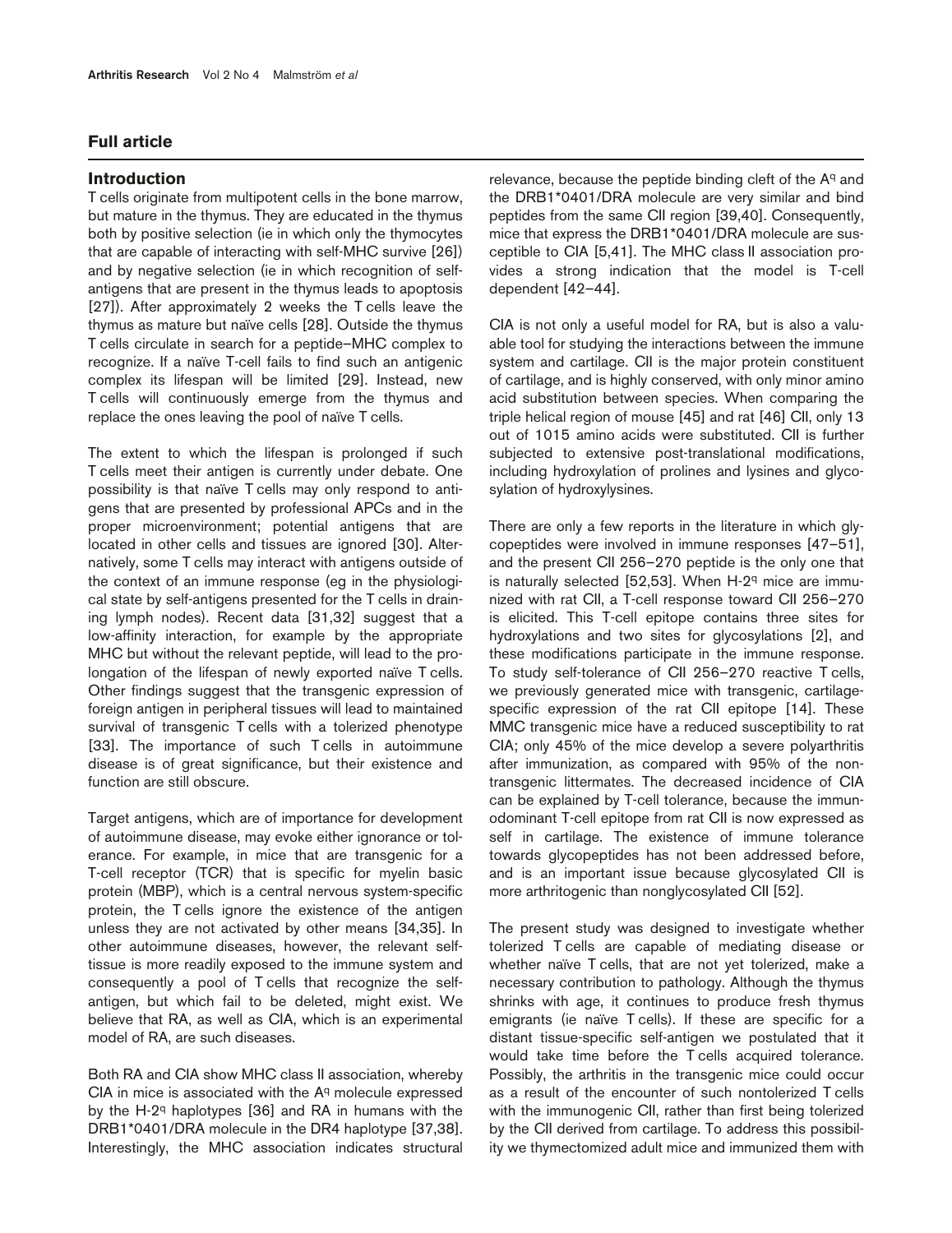CII after 4 weeks, thereby allowing the T cells to become tolerized. The results indicate that the tolerized T cells themselves could be involved in the development of arthritis. We also studied immune responses in lymph node cultures derived from thymectomized mice, and showed T-cell tolerance toward the glycosylated version of the CII 256–270 epitope. In spite of peripheral tolerance this peptide elicited IFN-γ production, which we believe is important for disease development.

# **Materials and methods**

## **Mice**

C3H.Q mice (H-2q) were originally a gift from Dr DC Shreffler, St Louis, USA; DBA/1 mice originated from the Jackson Lab (Bar Harbor, Maine, USA); and B10.Q mice (H-2q) were from Dr Jan Klein, Tübingen, Germany. All arthritis and *in vitro* experiments were performed on F1 animals (B10.Q×C3H.Q). The transgenic MMC-1 mice (in this work referred to as MMC mice) have previously been described [14]. Briefly, the MMC mouse, which was originally from the C3H.Q background, was back-crossed eight generations to the B10.Q mice (MMC-BQ). The MMC transgene is a mutated mouse CII gene, in which position 266 has been changed from a D into an E, thereby containing the rat CII 256-270 epitope and showing cartilagerestricted expression. Nontransgenic QD mice  $(B10.Q \times DBA/1)$  F1 were used for the establishment of a CII-specific T-cell line. MMC-QD mice were used in transfer experiments as recipient mice for migration studies. All animals were bred and used in our animal facilities.

#### **Antigens**

Rat CII was prepared from the SWARM chondrosarcoma by pepsin digestion [54], and further purified as previously described [55]. The peptides were synthesized as previously described [2], the glycosylated CII 256–270 peptide with a β-D-galactopyranose residue on L-hydroxylysine at position 264 (Fig. 1) [56]. Both collagen and collagen peptides were dissolved and stored in 0.1mol/l acetic acid.

#### **Thymectomy, immunization and arthritis evaluation**

Adult mice (7 weeks old) were thymectomized under anaesthesia. In parallel, mice were also sham-operated under the same conditions. The mice were allowed to recover for 4 weeks before CII immunization. The mice were immunized intradermally in the base of the tail with 100µg rat CII emulsified 1:1 in complete Freund's adjuvant (IFA; Difco, Detroit, MI, USA). They were also boosted with 50µg rat CII emulsified 1:1 in IFA (Difco), 5 weeks later. At that time blood samples were also taken for analysis of anti-CII antibody responses. The amounts of total anti-CII IgG as well as the IgG<sub>1</sub> and IgG<sub>2a</sub> isotypes were determined through quantitative ELISA [57]. Using this assay no CII antibody reactivities may be found in either wild-type or MMC transgenic mice before immunization. Development of clinical arthritis was followed through visual scoring of the mice, starting 2 weeks after immunization and continuing until the end of the experiment. The arthritis was scored using a scale of 1–3 (1, one affected joint; 2, two or more arthritic joints; and 3, severe arthritis involving the entire paw), giving a maximum score of total 12 per individual.

#### **Lymphocyte assays**

To assay T-cell effector functions, mice were immunized in the hind footpads with 50µg rat CII emulsified 1:1 in complete Freund's adjuvant and the draining popliteal lymph nodes were taken 10 days later. The LNCs were used for proliferation assay, IFN-γ ELISA and B-cell ELISPOT. For the proliferation assay,  $10<sup>6</sup>$  cells were put in triplicate cultures in microtitre wells together with antigen and incubated for 72 h before thymidine-labelling and harvesting 15–18 h later. For IFN-γ ELISA, supernatant from the proliferation plates was removed before harvesting and used in an ELISA to quantify the amount of IFN-γ produced, as previously described [15]. B-cell ELISPOT analyses were performed as previously decribed (but with minor modifications) [16] in order to enumerate the number of cells that produce anti-CII IgG. In all experiments the LNCs were assayed from individual mice and statistics were calculated from the biological variation.

#### **T-cell lines and CFSE assay**

A T-cell line that is reactive toward rat CII was established by immunization of QD mice with rat CII in the hind footpads. Eight days later draining lymph nodes were collected and restimulated *in vitro* with rat CII for 4 days. After 4 days of antigen stimulation, cells were collected, washed and allowed to rest in the absence of APCs and in the presence of IL-2 for 1 week. Thereafter the T cells were restimulated with freshly collected, irradiated (3000 Rad), syngenic spleen cells and rat CII for 3 days  $(5 \times 10^5$ T cells/ml,  $5 \times 10^6$  APCs/ml,  $10 \mu$ g rat Cll/ml) followed by 2 weeks of resting in IL-2-containing medium. At the time of restimulation, an aliquot of the cell line was also tested for antigen specificity. The cell line responded toward denatured CII, the nonmodified CII 256–270 peptide and the glycosylated CII 256–270 peptide with proliferation and IFN-γ production (data not shown). This scheme of 2 weekly restimulation cycle was repeated a further two times before transferring the cells to recipient mice.

Because our purpose was to follow the migration pattern of CII-specific T cells *in vivo*, and not transfer of disease, the cells were allowed to rest without APCs or antigen *in vitro* for 7 days after restimulation in the presence of IL-2 before transfer. The cells were phenotypically characterized at this stage, and were found to be CD4-positive with high and intermediate expression of CD54 and CD69, respectively, and low expression of CD25 and CD95 ligand. Immediately before transfer, the cells were labelled with the cytoplasmic dye CFSE (Molecular Probes,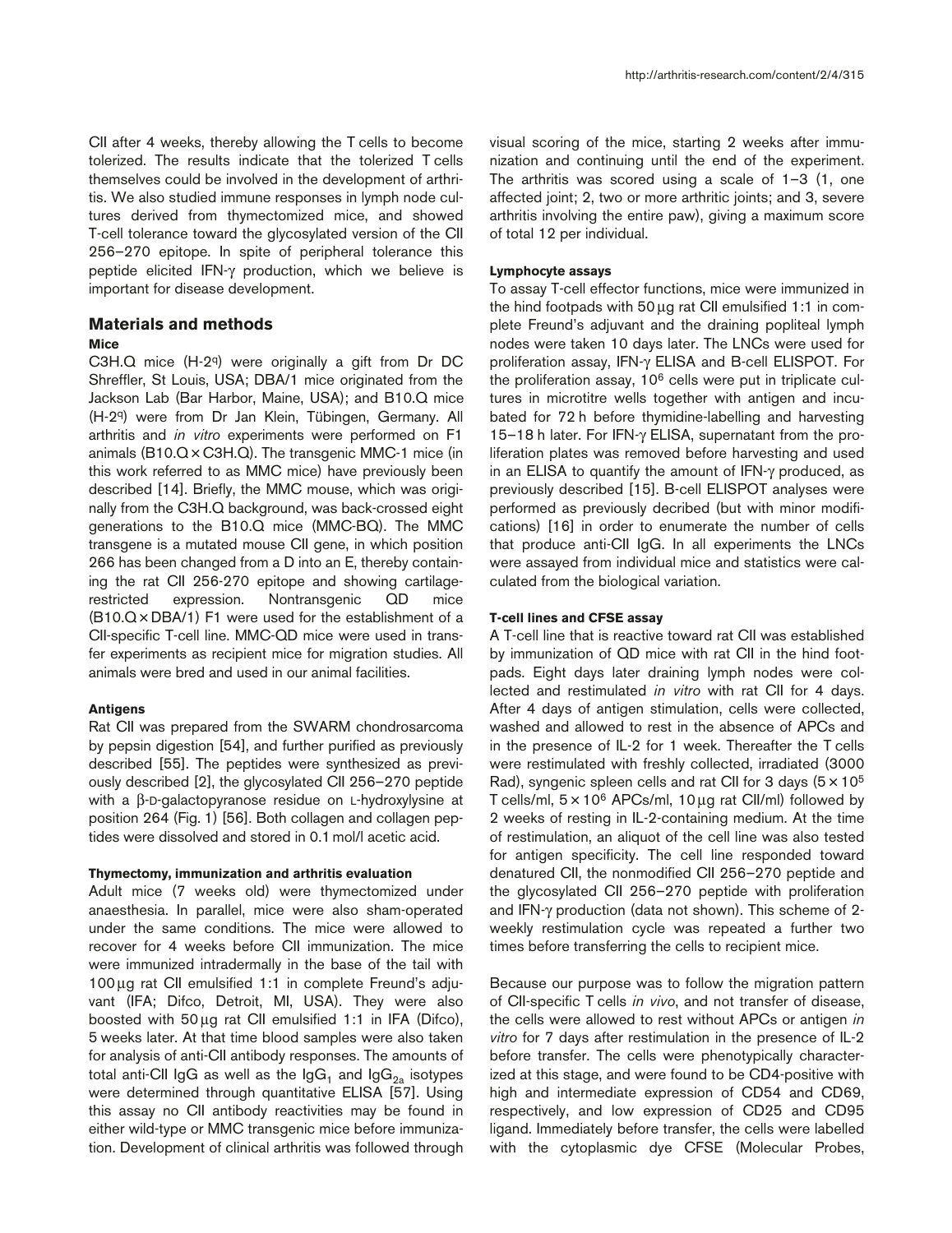| Sex    | Mice       |      | Arthritis<br>(frequency of<br>CIA) | Onset (day<br>max score of<br>arthritic mice) | Severity      | Anti-CII IgG (µg/ml<br>in serum 35 days<br>after immunization) |
|--------|------------|------|------------------------------------|-----------------------------------------------|---------------|----------------------------------------------------------------|
| Male   | Lm         | Sham | 11/11                              | $25 \pm 4$                                    | $8.4 \pm 1.5$ | $182 \pm 73$                                                   |
|        |            | Tx   | 9/9                                | $33 \pm 9$                                    | $9.1 \pm 2.0$ | $328 \pm 206$                                                  |
|        | <b>MMC</b> | Sham | 2/8                                | $34 \pm 6$                                    | $4.5 \pm 5.0$ | $63 \pm 112$                                                   |
|        |            | Tx   | 3/8                                | $56 \pm 22$                                   | $2.0 \pm 1.0$ | $40 \pm 49$                                                    |
| Female | Lm         | Sham | 6/7                                | $35 \pm 15$                                   | $7.2 \pm 2.8$ | $614 \pm 413$                                                  |
|        |            | Tx   | 7/8                                | $43 \pm 16$                                   | $7.6 \pm 3.0$ | $423 \pm 273$                                                  |
|        | <b>MMC</b> | Sham | 0/8                                |                                               |               | $30 \pm 25$                                                    |
|        |            | Tx   | 2/10                               | $64 \pm 1.4$                                  | $3.0 \pm 2.8$ | $24 \pm 33$                                                    |

lm, nontransgenic littermates; Sham, sham-operated; Tx, thymectomized. Where applicable, values are expressed as mean ± standard deviation.

Leiden, The Netherlands) [17] by a 10-min incubation of the cells with 5µmol/l CFSE at 37°C. Labelled cells (107) were then injected intravenously into transgenic MMC mice and nontransgenic littermates. The mice were sacrificed 4 days after cell transfer and the frequency of CFSElabelled cells were determined by flow cytometry with a fluorescence-activated cell sorter and using CellQuest Software (Becton Dickinson, Mountain View, CA, USA).

#### **Statistical analysis**

Incidence of arthritis was analyzed using the  $\chi^2$  test, and antibody levels and proliferative responses were analyzed using the Mann–Whitney U-test.

#### **Results**

## **Thymectomized mice develop CIA with the same features as nonthymectomized animals**

Seven-week-old mice were thymectomized or sham-operated. Four weeks later the mice were immunized to induce CIA and disease was scored for the following 10 weeks. Clearly, the thymectomized MMC mice were susceptible to arthritis (five out of 18 developed arthritis). No significant differences in susceptibility between thymectomized and sham-operated mice, or between males and females, were seen (Fig. 2, Table 1). In concordance with earlier results [14], MMC transgenic mice had a significantly reduced susceptibility to arthritis as compared with the nontransgenic littermates (*P*< 0.0001 for arthritic scores, disease onset and incidence). Disease incidence in the transgenic mice was even lower than has previously been found, which is most likely due to the change of gene background from C3H.Q to (B10.Q × C3H.Q) F1. A similar reduction in incidence was also observed in (B10.RIII × C3H.Q) F1 MMC transgenic mice [36].

#### **Antibody responses**

All mice were bled at 35 days after immunization, and the total levels of anti-CII IgG determined. As shown in Table 1,

transgenic mice developed significant levels of anti-CII IgG, but the antibody titres were lower than in nontransgenic littermates (*P*<0.0001). An effect on the antibody levels by thymectomy could not be observed, and neither did the thymectomy affect the distribution of  $\lg G_1$  titres versus those of  $\lg G_{2a}$  (Fig. 3), indicating that the observed tolerance is not associated with a shift from a T-helper-1- to a T-helper-1-like immune response. Only four animals had more  $\lg G_1$  than  $\lg G_{2a}$  antibodies, two with arthritis (one transgenic and one littermate) and two without clinical disease (one transgenic and one littermate).

#### **Lymph node cultures**

Antigen-specific T-cell activation was investigated at different time points after thymectomy to determine whether the mice harboured tolerized or naïve T cells. The mice were immunized with rat CII, and 10 days later the recall response was determined toward the nonglycosylated CII 256–270 peptide, the glycosylated CII 256–270 peptide and purified protein derivative (Fig. 4). The galactosylated form of the peptide (Fig. 1) was used because this is the most immunodominant modification [18].

LNCs from transgenic mice proliferated poorly in response to CII peptides, indicating that these cells had been specifically tolerized, which is in accordance with earlier observations (Fig. 4) [14]. Nevertheless, the proliferative response to the glycosylated peptide was still significant  $(P= 0.002$  versus background values, and  $P= 0.003$ versus the response toward the nonglycosylated peptide as analyzed in all mice), suggesting that the remaining response is directed toward this peptide. Most important, however, was that the proliferative response in the transgenic mice did not decrease after thymectomy.

The supernatants of the proliferation cultures were also analyzed for IFN- $\gamma$  content (Fig. 4). The response was somewhat reduced compared with that observed in non-

#### **Table 1**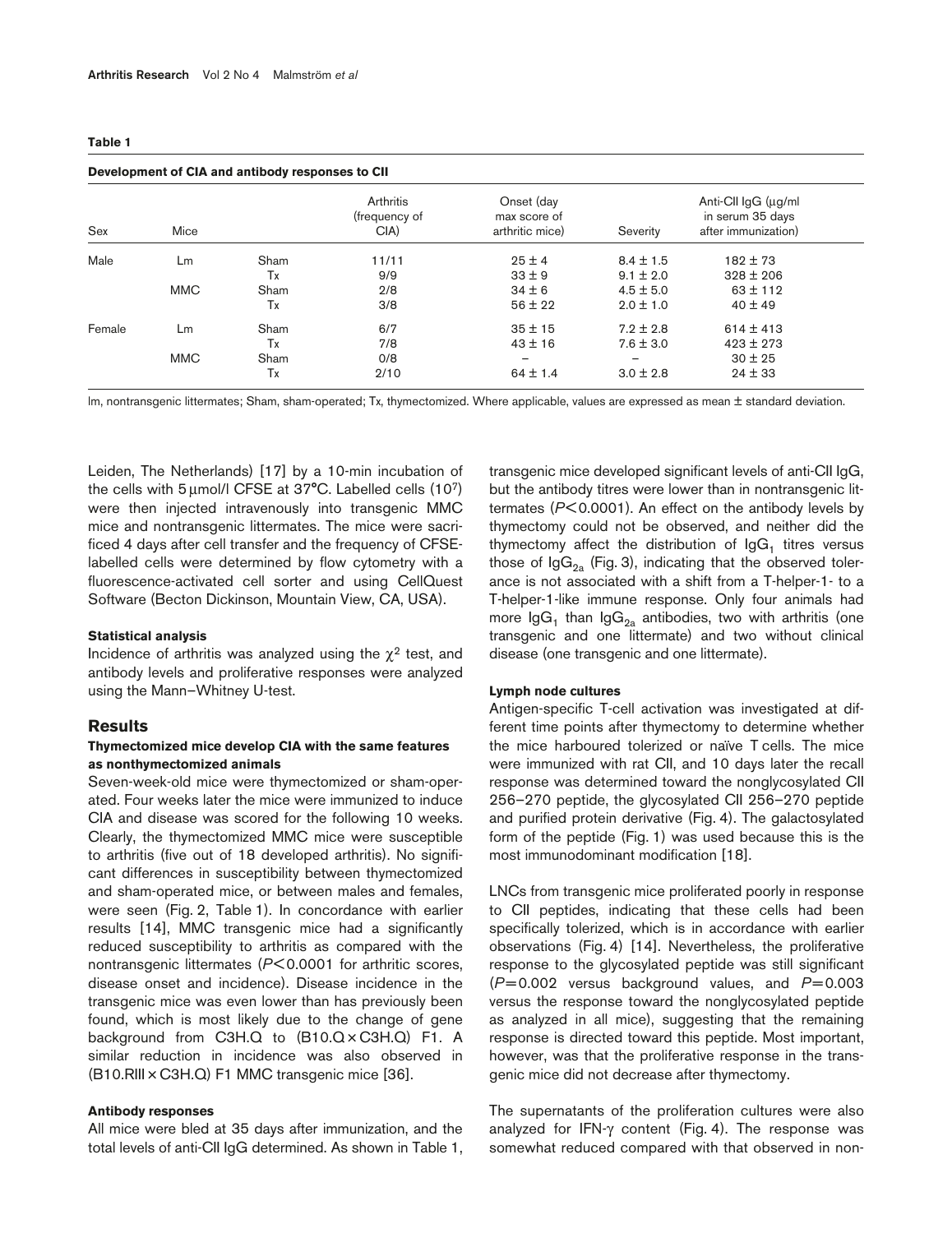transgenic littermates, notably when comparing the response towards the nonglycosylated peptide. Again, no reduction in the IFN-γ response was observed after thymectomy. In fact, a significant response towards the nonglycosylated peptide was observed in mice immunized 8 weeks after thymectomy. Still, this response was very much reduced in comparison with that induced with the glycosylated peptide or with that observed in nontransgenic littermates.

In summary, the autoimmune response in transgenic animals did not decrease after thymectomy, showing that these T cells were not newly exported, but were maintained after being partially tolerized. LNCs from transgenic mice produced less IFN-γ than the nontransgenic littermates in response to the nonglycosylated CII 256–270 peptide, as previously reported for MMC mice with intact thymus. The time after thymectomy (4 or 8 weeks) did not attenuate the autoimmune response to the nonglycosylated or the glycosylated peptide. Thus, the responses were still significant 8 weeks after thymectomy.

In similarity with the observed T-cell responses, significant numbers of B cells producing anti-CII IgG were seen in CII-immunized MMC mice using quantitative ELISPOT assays (Fig. 5). The response did not decrease after thymectomy. Together with the data shown in Figure 3, these data show that the significant, but reduced antibody levels to CII in the MMC mouse is reflected by numbers of antibody-secreting cells. In comparison with earlier data using the MMC transgenic mice, this was a more pronounced reduction in the B-cell response. The different genetic background of the mice used in the present study may explain this, in which an F1 with the relatively low responder B10 background was used. Again the same phenomenon was observed in (B10.RIII × C3H.Q) F1 transgenic mice immunized with rat CII [46].

#### **In vivo transfer of rat collagen type II-reactive T cells**

An activated CFSE-labelled T-cell line, which was reactive towards rat CII, was transferred into mice to follow T-cell migration and survival. Four days after cell transfer the transgenic mice had dramatically fewer CFSE-labelled cells in the spleen than did nontransgenic littermates (Fig. 6a); similar reduced numbers of CFSE-labelled cells were also seen in blood (data not shown). Only occasionally could cells be detected in the lymph nodes or in the thymus. These had only one fluorescence peak, indicating that they had not proliferated *in vivo*. Extracted spleen cells were analyzed for phenotypic markers, such as CD71, CD69 and CD43. CFSE-labelled cells stained positive for CD43 and negative for CD71, and approximately 50–70% were CD69 positive (Fig. 6b, and data not shown). However, there was no difference in the expression levels of these activation markers between cells transferred into MMC or nontransgenic mice.







Serum levels of antibodies specific for CII. Comparison of isotype anti-CII IgG responses in thymectomized (Tx) and sham-operated (Sham) mice as measured in sera 35 days after immunization in MMC transgenic mice and the nontransgenic littermates. Open symbols represent  $\lg G_{2a}$  and filled symbols  $\lg G_1$ . The transgenic mice have significantly lower isotype levels compared with their nontransgenic littermates, but thymectomy had no effect. The same pattern was seen in female (A) and male (B) mice.

The dramatic differences in detectable events in the spleen and blood between MMC and littermate recipients suggest that the T cells interacted with the antigens that were present in MMC mice, but that this did not occur in their nontransgenic littermates.

## **Discussion**

In the present study we showed that T cells that are specific for a tissue-specific matrix protein, CII, are partially tolerized and that these cells are maintained after thymectomy. By adult thymectomy, the continuous outflow of naïve T cells in mice with an established, normal T-cell repertoire was terminated. Still, the partial tolerant state, defined by lack of proliferative capacity but with significant IFN-γ response and B-cell helping capacity, was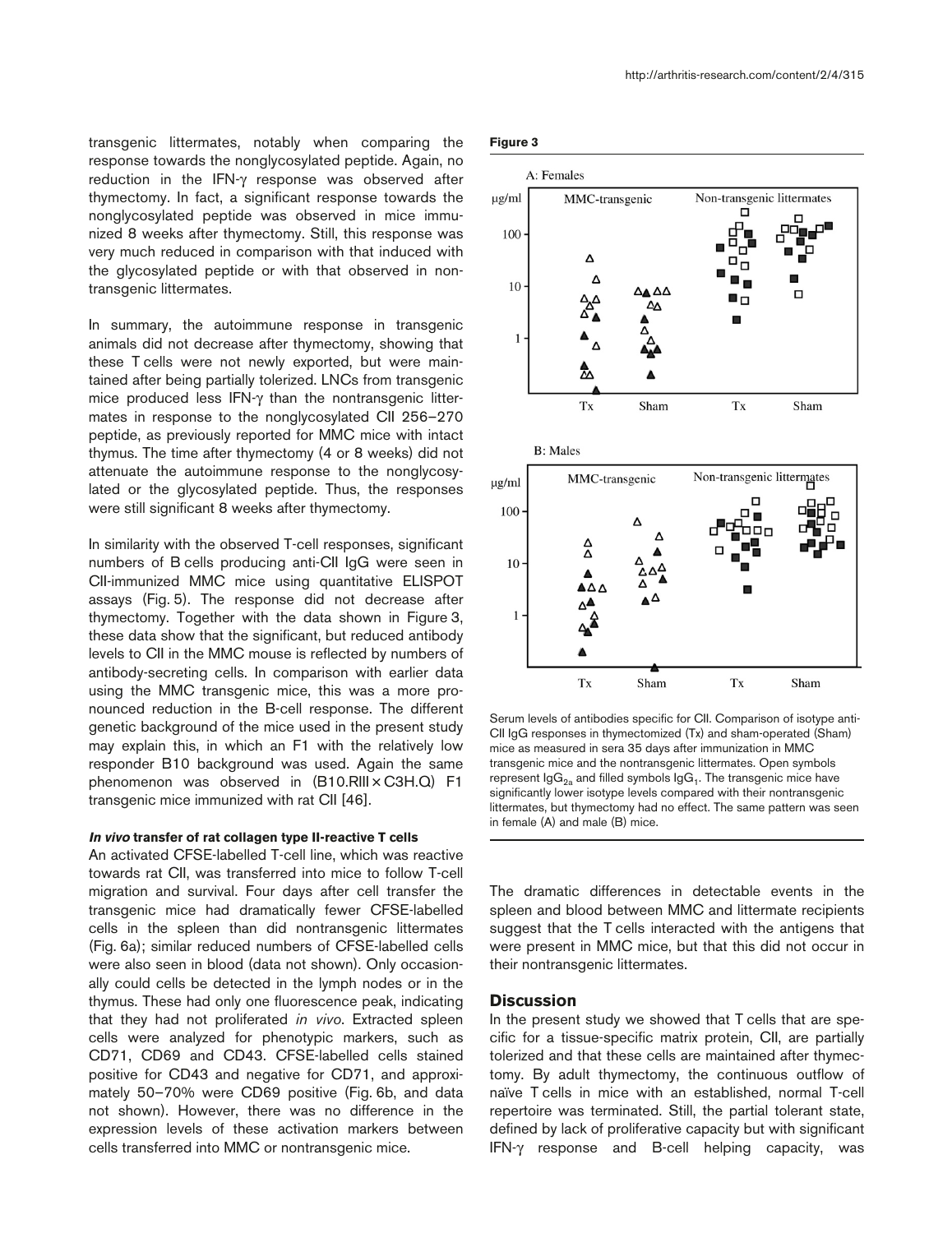

**Figure 4**

T-cell response to CII. Influence of thymectomy (Tx) on the T-cell response to CII peptides of MMC or littermate (lm) mice. Activation of lymph node cultures with different antigens; 50 µg/ml synthetic CII 256-270 peptide, 50 µg/ml glycosylated CII 256-270 peptide, 10 µg/ml purified protein derivative. Backgrounds are cultures in which no antigen was added. The results after stimulation with purified protein derivative (positive control) are shown in the left, proliferative response towards CII peptides are shown in the middle and the IFN-γ production is shown in the right part of the figure, respectively. The background IFN-γ values below 0.01 U/ml are not indicated in the figure. At the indicated times after thymectomy (4 weeks [4w] or 8 weeks [8w]), the indicated number of mice were immunized with rat CII and 10 days later the LNCs were isolated. Each bar represents the mean value ± standard error. Both proliferation (as measured with thymidine uptake) and IFN-γ contents in the supernatants are indicated. \**P*< 0.05, \*\**P*< 0.01, \*\*\**P*< 0.001, versus background.



B-cell response to CII. IgG ELISPOT is an assay that enumerates the number of anti-CII antibody-producing cells present in the LNCs. Squares represent individual nontransgenic littermates and triangles represent the transgenic MMC mice. No difference before and after thymectomy was noted and the difference between MMC and wildtype mice are significant (*P*= 0.0012 for all mice, *P*= 0.0102 for thymectomized mice). TX, thymectomized**.**

maintained up to 8 weeks after thymectomy. In addition, thymectomy did not affect the susceptibility to CIA,

suggesting that the partially tolerant T cells are involved in development of arthritis.

The loss of detectable CFSE-labelled rat CII reactive T cells in MMC mice suggests that the T cells had encountered their antigen. However, where this interaction takes place and the outcome of it was not deduced in the present study. It may be speculated that the interaction takes place in the circulation due to the inability of T cells to reach lymph nodes (the T-cell line is CD62 ligand negative; data not shown). Furthermore, the rapid decrease in cell numbers implies that this interaction occurs shortly after cells enter the periphery. However, it could also be caused by a migration of T cells into tissue, even in the absence of local inflammation, which would promote such traffic. If the T cells do migrate out into the tissue the outcome could possibly be retention and even expansion of the T-cell population, and the latter may even lead to outbreak of arthritis. Importantly, we showed that rat CIIreactive T cells interact with the antigen present in MMC mice, because fewer cells are found 4 days after cell transfer in transgenic mice compared with in control animals.

These findings suggest that the immune system normally interacts with cartilage and that the T cells that participate in such an interaction survive and have maintained function. The questions that arise are when, how and where the T cells and the CII antigen normally meet.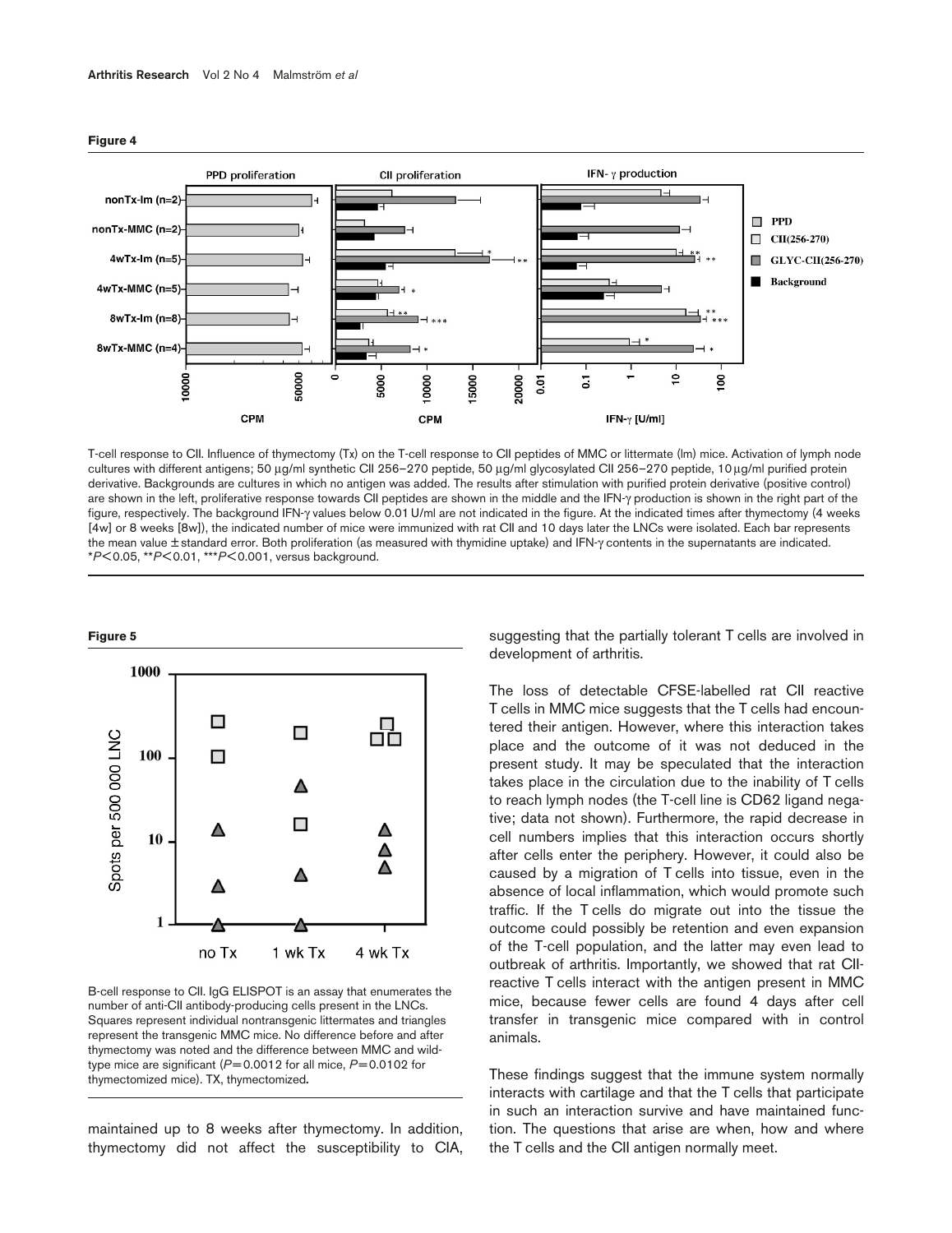

Fate of CII-reactive T cells *in vivo* using transferred CFSE-labelled rat CII-reactive T cells. (a) The rat CII-reactive T cells could not be seen to divide *in vivo*. In MMC transgenic mice, however, dramatically fewer CFSE-positive cells could be recovered, all of which were CD43-positive. (b) One representative experiment (out of three) for two-colour analysis of spleen cells from MMC transgenic mice and nontransgenic littermates for CFSE and CD43.

Presumably the interaction takes place in the lymph nodes that drain the joints, and depends on the amount of CII that is degraded and transported to these lymph nodes, the nature of the transporting APCs and the MHC-binding efficiency after processing. There is no lymphatic drainage of cartilage, but the surrounding synovial tissue contains numerous macrophages that have the capacity to engulf proteins scavenged from cartilage. It is likely, but not proven, that some of these macrophages transport CII to lymph nodes and present them to the immune system. It is not likely that synovial dendritic cells fulfil these functions, because dendritic cells do not present collagen [58,59], in contrast to the crucial role of dendritic cells to prime immune responses to other antigens [60]. Thus, the presentation of CII in the periphery is limited but must occur.

The circulation of newly exported T cells is most likely very rapid, but the possibility of T cells encountering specific antigens is of course also limited by the low numbers of CII-reactive T cells. If tolerance is an important mechanism for protection from immune-mediated inflammatory attacks on self-tissues, it should be important to allow the interactions between self-reactive T cells and the respective selfantigens to occur as quickly as possible. In this context, 4 weeks is a long time for a circulating T cell. Studies on class I restricted CD8+ T cells [31,61] have shown that naïve T cells exported from thymus will not expand unless they meet their specific antigen. However, they may survive for at least 2 weeks but will subsequently disappear. Memory cells on the other hand are more easily maintained, even in the absence of antigen. The lifespan of CD4+ T cells is more controversial, but their survival is probably more limited than for CD8+ T cells. The maintenance of memory CD4+ T cells has been suggested [62] to be dependent on the continuous presence of the specific antigen. In the case of the CII-reactive T cells, the specific antigen is in the cartilage and encounters with this antigen may lead to maintenance, which most likely is synonymous with 'partial' tolerance induction.

We describe the observed tolerance as 'partial' because we have no better word for the observed state. The description is made on the population level, and not on the cellular level. Thus, the observed partial tolerance could have different explanations. One possibility is tolerization on the cellular level, for instance, by induction of a different mode of signalling through TCR or through costimulatory molecules [63]. Alternatively, the tolerance could be achieved by deletion of T cells that express TCRs with high avidity for the CII peptide, leaving only the low-avidity T cells, which might reach the critical threshold for 'partial' activation (IFN-γ secretion and B-cell help, but no IL-2 secretion). Nevertheless, if this should be the case the triggered low avidity CII-reactive cells are maintained and play a role in arthritis.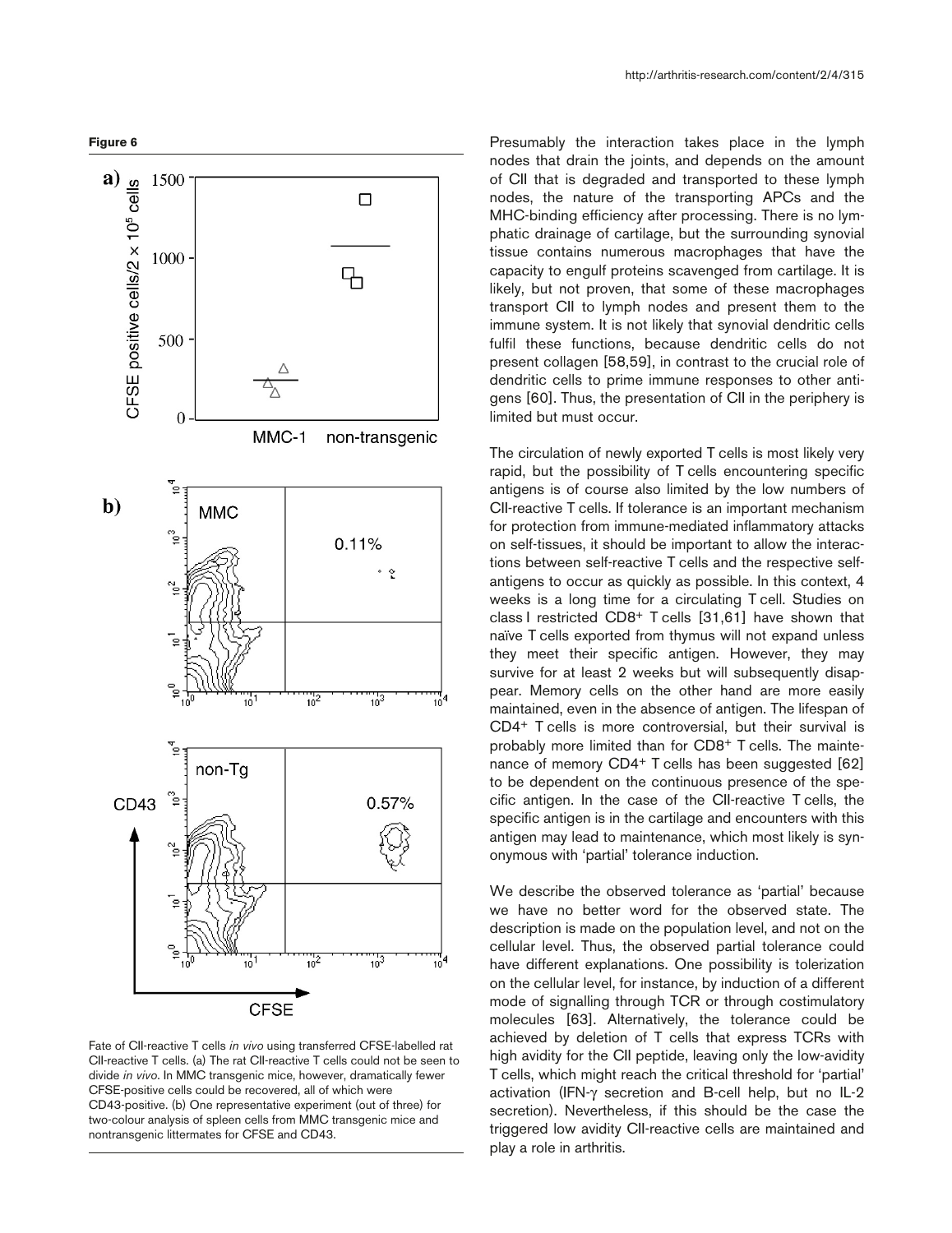Interestingly, the glycosylated peptide elicited a stronger recall response than the synthetic peptide, which is in accordance with the finding that glycosylated CII is more arthritogenic than nonglycosylated CII [52]. How can such a finding be explained? One possibility is that the stronger response to the glycosylated peptide reflects a greater number of various TCRs (and thus T cells) that are capable of interacting with the glycosylated peptide, possibly because of the sugar being quite flexible in its position. Alternatively, the expression level of the glycosylated epitope will also influence tolerance induction. If there is low expression of this variant, less glycopeptide-specific T cells will become tolerized *in vivo*. It should also be emphasized that the glycopeptide-specific T cells, which may recognize a structure much larger than any amino acid side chain, are apparently efficiently selected in the thymus, despite the absence of the relevant peptides. The structural basis of the positive selection of these T cells remains to be clarified.

The role of long-lived self-reactive T cells in mediating effector functions is of course a central issue in the understanding of chronic autoimmune disease. The location and the physical state of the relevant self-antigen will, to a large extent, determine the activity of such T cells. In experimental allergic encephalomyelitis (EAE), an animal model for multiple sclerosis, an interesting study [64] has been reported on the breakage of tolerance. Mice were administered the MBP peptide Ac1-11, and developed a severe and acute encephalomyelitis. After recovering from disease the mice were given a superantigen that was reactive to the same subtype of T cells that initially mediated disease. These T cells were now tolerant, but the superantigen was able to break this tolerance and the mice suffered a second exacerbation of disease. Thus, T cells that are specific for EAE seem normally to ignore the existence of the self-antigen unless they are activated, which leads to trafficking into the central nervous system and subsequently to induction of disease. Consequently, the recall T-cell response to MBP is as strong to self-MBP as to foreign MBP. In contrast, the recall response to CII differs dramatically between self-CII and foreign CII due to tolerance induction to the CII 256–270 peptide, which is derived from cartilage.

From the above-stated reasons it is likely that tolerance to cartilage-derived collagen peptides expressed on APCs in peripheral lymphoid organs, but not in the thymus, occurs. When tolerance is broken, for example after the introduction of adjuvant, which will activate APCs, autoimmune disease can ensue. At present we know very little regarding what can cause breakage of tolerance. In mice we often immunize with tissue-specific proteins in the presence of adjuvant or with adjuvant only [65], but what happens in humans with autoimmune diseases that are triggered by unknown causes? Peripheral tolerance

towards tissue-restricted antigens in mice may include different routes of tolerance induction and maintenance [33]. Knowledge about such mechanisms would certainly help in understanding the basic mechanisms that cause autoimmune disease and will provide possibilities to control and limit the chronic development of pathologic inflammation.

#### **Acknowledgements**

The authors thank Lennart Lindström, Carlos Palestro and Yvette Sjöö for taking good care of the animals, and Andrew Cook and Alexandra Treschow for linguistic corrections. This work was supported by Crafoord Foundation, Anna Greta Crafoord Research Foundation, King Gustaf V's 80-years Foundation, Kock and Österlunds Foundations, the Swedish Rheumatism Association, the Swedish Natural Science Research Council and the Swedish Medical Research Council.

#### **References**

- 1. Brunsberg U, Gustafsson K, Jansson L*, et al*: **Expression of a transgenic class II Ab gene confers susceptibility to collagen-induced arthritis.** *Eur J Immunol* 1994, **24**:1698–1702.
- 2. Michaëlsson E, Andersson M, Engström A, Holmdahl R: **Identification of an immunodominant type-II collagen peptide recognized by T cells in H-2q mice: self tolerance at the level of determinant selection.** *Eur J Immunol* 1992, **22**:1819–1825.
- 3. Brand DD, Myers LK, Terato K*, et al*: **Characterization of the T cell determinants in the induction of autoimmune arthritis by bovine alpha 1(II)-CB11 in H-2q mice.** *J Immunol* 1994, **152**:3088–3097.
- 4. Holmdahl R, Andersson M, Goldschmidt TJ, *et al*: **Type II collagen autoimmunity in animals and provocations leading to arthritis.** *Immunol Rev* 1990, **118**:193–232.
- 5. Andersson EC, Hansen BE, Jacobsen H*, et al*: **Definition of MHC and T cell receptor contacts in the HLA-DR4 restricted immunodominant epitope in type II collagen and characterization of collageninduced arthritis in HLA-DR4 and human CD4 transgenic mice.** *Proc Natl Acad Sci USA* 1998, **95**:7574–7569.
- 6. Rosloniec EF, Brand DD, Myers LK*, et al*: **An HLA-DR1 transgene confers susceptibility to collagen-induced arthritis elicited with human type II collagen.** *J Exp Med* 1997, **185**:1113–1122.
- 7. Vingsbo C, Sahlstrand P, Brun JG, Jonsson R, Saxne T, Holmdahl R: **Pristane-induced arthritis in rats: a new model for rheumatoid arthritis with a chronic disease course influenced by both major histocompatibility complex and non-major histocompatibility complex genes.** *Am J Pathol* 1996, **149**:1675–1683.
- 8. Kawahito Y, Cannon GW, Gulko PS*, et al*: **Localization of quantitative trait loci regulating adjuvant-induced arthritis in rats: evidence for genetic factors common to multiple autoimmune diseases.** *J Immunol* 1998, **161**:4411–4419.
- 9. Matsumoto I, Staub A, Benoist C, Mathis D: **Arthritis provoked by linked T and B cell recognition of a glycolytic enzyme.** *Science* 1999, **286**:1732–1735.
- 10. Iwakura Y, Tosu M, Yoshida E*, et al*: **Induction of inflammatory arthropathy resembling rheumatoid arthritis in mice transgenic for HTLV-I.** *Science* 1991, **253**:1026–1028.
- 11. Yamazaki H, Ikeda H, Ishizu A*, et al*: **A wide spectrum of collagen vascular and autoimmune diseases in transgenic rats carrying the env-pX gene of human T lymphocyte virus type I.** *Int Immunol* 1997, **9**:339–346.
- 12. Weyand CM, McCarthy TG, Goronzy JJ: **Correlation between disease phenotype and genetic heterogeneity in rheumatoid arthritis.** *J Clin Invest* 1995, **95**:2120–2126.
- 13. Kotzin BL, Falta MT, Crawford F*, et al*: **Use of soluble peptide-DR4 tetramers to detect synovial T cells specific for cartilage antigens in patients with rheumatoid arthritis.** *Proc Natl Acad Sci USA* 2000, **97**:291–296.
- 14. Malmström V, Michaëlsson E, Burkhardt H, Mattsson R, Vuorio E, Holmdahl R: **Systemic versus cartilage-specific expression of a type II collagen-specific T-cell epitope determines the level of tolerance and susceptibility to arthritis.** *Proc Natl Acad Sci USA* 1996, **93**:4480–4485.
- 15. Svensson L, Jirholt J, Holmdahl R, Jansson L: **B cell-deficient mice do not develop type II collagen-induced arthritis (CIA).** *Clin Exp Immunol* 1998, **111**:521–526.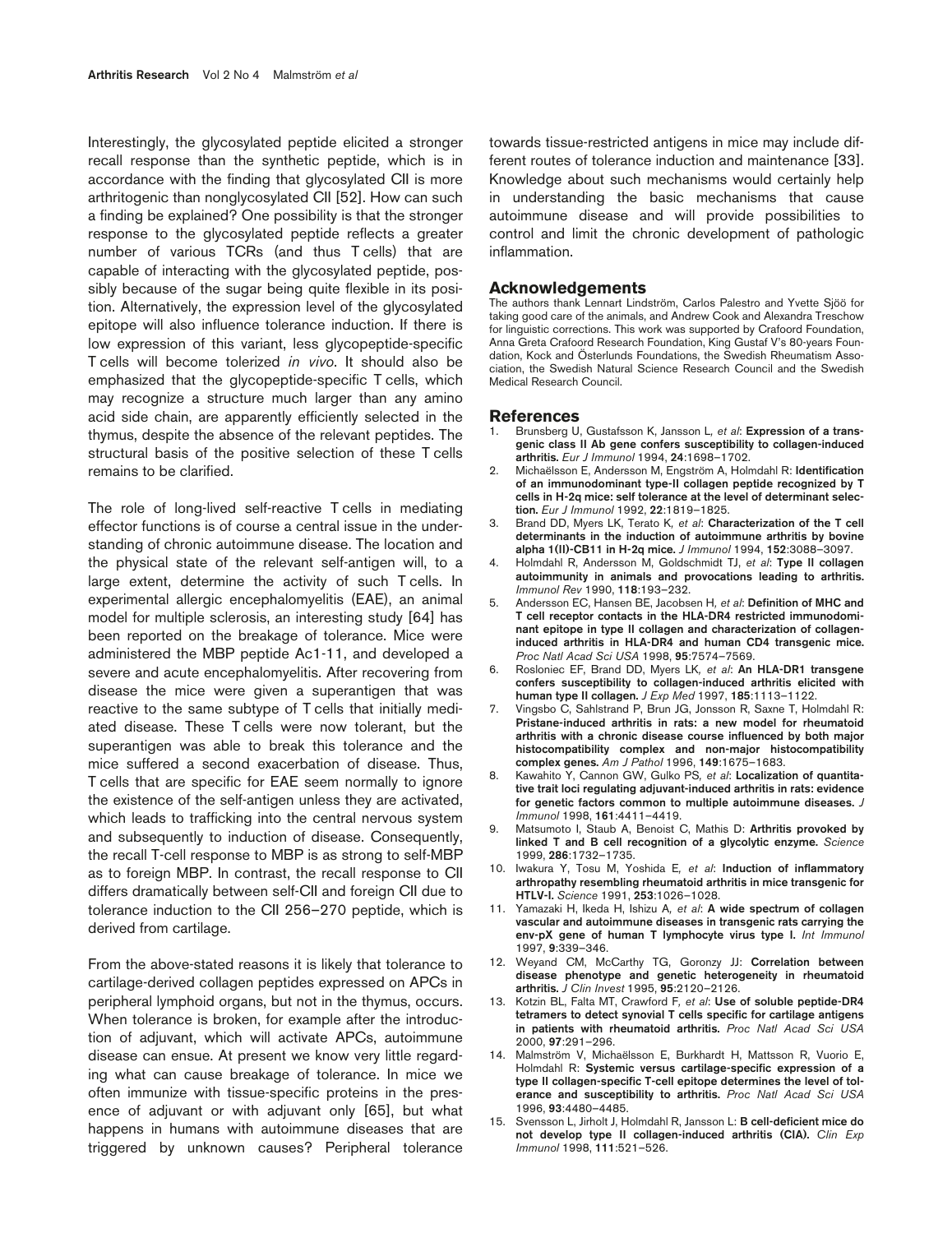- 16. Vingsbo C, Larsson P, Andersson M, Holmdahl R: **Association of pepsin with type II collagen (CII) breaks control of CII autoimmunity and triggers development of arthritis in rats.** *Scand J Immunol* 1993, **37**:337–342.
- 17. Weston SA, Parish CR: **New fluorescent dyes for lymphocyte migration studies. Analysis by flow cytometry and fluorescence microscopy.** *J Immunol Methods* 1990, **133**:87–97.
- 18. Corthay A, Bäcklund J, Broddefalk J*, et al*: **Epitope glycosylation plays a critical role for T cell recognition of type II collagen in collagen-induced arthritis.** *Eur J Immunol* 1998, **28**:2580–2590.
- 19. Snowden N, Reynolds I, Morgan K, Holt L: **T cell responses to human type II collagen in patients with rheumatoid arthritis and healthy controls.** *Arthritis Rheum* 1997, **40**:1210–1218.
- 20. Kim HY, Kim WU, Cho ML*, et al*: **Enhanced T cell proliferative response to type II collagen and synthetic peptide CII (255-274) in patients with rheumatoid arthritis.** *Arthritis Rheum* 1999, **42**: 2085–2093.
- 21. Berg L, Rönnelid J, Sanjeevi CB, Lampa J, Klareskog L: **Interferon gamma production in response to in vitro stimulation with collagen type II in rheumatoid arthritis is associated with HLA-DRB1\*0401 and DQ8.** *Arthritis Res* 2000, **2**:75–84.
- 22. Holmdahl R, Andersson EC, Andersen CB, Svejgaard A, Fugger L: **Transgenic mouse models of rheumatoid arthritis.** *Immunol Rev* 1999, **169**:161–173.
- 23. Rönnelid J, Lysholm J, Engström-Laurent A, Klareskog L, Heyman B: **Local anti-type II collagen antibody production in rheumatoid arthritis synovial fluid. Evidence for an HLA-DR4-restricted IgG response.** *Arthritis Rheum* 1994, **37**:1023–1029.
- 24. Cook AD, Stockman A, Brand CA*, et al*: **Antibodies to type II collagen and HLA disease susceptibility markers in rheumatoid arthritis.** *Arthritis Rheum* 1999, **42**:2569–2576.
- 25. Holmdahl R: **Another pathway towards arthritis.** *Curr Biol* 1999, **9**: 528–530.
- 26. Zinkernagel RM, Callahan GN, Althage A, Cooper S, Klein PA, Klein J: **On the thymus in the differentiation of 'H-2 self recognition' by T-cells: evidence for dual recognition.** *J Exp Med* 1978, **147**: 882–896.
- 27. Kappler JW, Staerz U, White J, Marrack PC: **Self-tolerance eliminates T cells specific for Mls-modified products of the major histocompatibility complex.** *Nature* 1988, **332**:35–40.
- 28. Rooke R, Waltzinger C, Benoist C, Mathis D: **Targeted complementation of MHC class II deficiency by intrathymic delivery of recombinant adenoviruses.** *Immunity* 1997, **7**:123–134.
- 29. Ignatowicz L, Rees W, Pacholczyk R*, et al*: **T cells can be activated by peptides that are unrelated in sequence to their selecting peptide.** *Immunity* 1997, **7**:179–186.
- 30. Ohashi PS, Oehen S, Buerki K*, et al*: **Ablation of 'tolerance' and induction of diabetes by virus infection in viral antigen transgenic mice.** *Cell* 1991, **65**:305–317.
- 31. Tanchot C, Lemonnier FA, Perarnau B, Freitas AA, Rocha B: **Differential requirements for survival and proliferation of CD8 naive or memory T cells.** *Science* 1997, **276**:2057–2062.
- Tanchot C, Rocha B: Peripheral selction of T cell repertoires; the role **of continuous thymus output.** *J Exp Med* 1997, **186**:1099–1106.
- 33. Hämmerling GJ, Schönrich G, Ferber I, Arnold B: **Peripheral tolerance as a multi-step mechanism.** *Immunol Rev* 1993, **133**:93–104.
- 34. Goverman J, Woods A, Larson L, Weiner LP, Hood L, Zaller DM: **Transgenic mice that express a myelin basic protein-specific T cell receptor develop spontaneous autoimmunity.** *Cell* 1993, **72**: 551–560.
- 35. Lafaille JJ, Nagashima K, Katsuki M, Tonegawa S: **High incidence of spontaneous autoimmune encephalomyelitis in immunodeficient anti-myelin basic protein T cell receptor transgenic mice.** *Cell* 1994, **78**:399–408.
- 36. Wooley PH, Luthra HS, Stuart JM, David CS: **Type II collagen induced arthritis in mice. I. Major histocompatibility complex (I-region) linkage and antibody correlates.** *J Exp Med* 1981, **154**: 688–700.
- 37. Stastny P: **Association of the B-cell alloantigen DRw4 with rheumatoid arthritis.** *N Engl J Med* 1978, **298**:869–871.
- 38. Gregersen PK, Silver J, Winchester RJ: **The shared epitope hypothesis. An approach to understanding the molecular genetics of susceptibility to rheumatoid arthritis.** *Arthritis Rheum* 1987, **30**: 1205–1213.
- 39. Fugger L, Rothbard JB, Sonderstrup-McDevitt G: **Specificity of an HLA-DRB1\*0401-restricted T cell response to type II collagen.** *Eur J Immunol* 1996, **26**:928–933.
- 40. Dessen A, Lawrence CM, Cupo S, Zaller DM, Wiley DC: **X-ray crystal structure of HLA-DR4 (DRA\*0101, DRB1\*0401) complexed with a peptide from human collagen II.** *Immunity* 1997, **7**:473–481.
- 41. Rosloniec EF, Brand DD, Myers LK*, et al*: **Induction of autoimmune arthritis in HLA-DR4 (DRB1\*0401) transgenic mice by immunization with human and bovine type II collagen.** *J Immunol* 1998, **160**: 2573–2578.
- 42. Ranges GE, Sriram S, Cooper SM: **Prevention of type II collageninduced arthritis by in vivo treatment with anti-L3T4.** *J Exp Med* 1985, **162**:1105–1110.
- 43. Holmdahl R, Klareskog L, Rubin K, Larsson E, Wigzell H: **T lymphocytes in collagen II-induced arthritis in mice. Characterization of arthritogenic collagen II-specific T cell lines and clones.** *Scand J Immunol* 1985, **22**:295–306.
- Mauri C, Chu CQ, Woodrow D, Mori L, Londei M: Treatment of a newly **established transgenic model of chronic arthritis with nondepleting anti-CD4 monoclonal antibody.** *J Immunol* 1997, **159**:5032–5041.
- 45. Metsäranta M, Toman D, de Crombrugghe B, Vuorio E: **Mouse type II collagen gene. Complete nucleotide sequence, exon structure, and alternative splicing.** *J Biol Chem* 1991, **266**:16862–16869.
- 46. Malmström V, Kjéllen P, Holmdahl R: **Type II collagen in cartilage evokes peptide-specific tolerance and skews the immune response.** *J Autoimmun* 1998, **11**:213–221.
- 47. Ishioka GY, Lamont AG, Thomson D*, et al*: **MHC interaction and T cell recognition of carbohydrates and glycopeptides.** *J Immunol* 1992, **148**:2446–2451.
- 48. Deck B, Elofsson M, Kihlberg J, Unanue ER: **Specificity of glycopeptide-specific T cells.** *J Immunol* 1995, **155**:1074–1078.
- 49. Haurum JS, Arsequell G, Lellouch AC*, et al*: **Recognition of carbohydrate by major histocompatibility complex class I-restricted, glycopeptide-specific cytotoxic T lymphocytes.** *J Exp Med* 1994, **180**:739–744.
- 50. Abdel-Motal UM, Berg L, Rosen A*, et al*: **Immunization with glycosylated Kb-binding peptides generates carbohydrate-specific, unrestricted cytotoxic T cells.** *Eur J Immunol* 1996, **26**:544–551.
- 51. Jensen T, Hansen P, Galli-Stampino L*, et al*: **Carbohydrate and peptide specificity of MHC class II-restricted T cell hybridomas raised against an O-glycosylated self peptide.** *J Immunol* 1997, **158**:3769–3778.
- 52. Michaëlsson E, Malmström V, Reis S, Burkhardt H, Engström Å, Holmdahl R: **T cell recognition of carbohydrates on type II collagen.** *J Exp Med* 1994, **30**:745–749.
- 53. Michaëlsson E, Broddefalk J, Kihlberg J, Engström Å, Holmdahl R: **Antigen processing and presentation of a naturally glycosylated protein elicits major histocompatibility complex class II-restricted, carbohydrate-specific T cells.** *Eur J Immunol* 1996, **26**:1906–1910.
- 54. Smith BD, Martin GR, Dorfman A, Swarm R: **Nature of the collagen synthesized by a transplanted chondrosarcoma.** *Arch Biochem Biophys* 1975, **166**:181–186.
- 55. Andersson M, Holmdahl R: **Analysis of type II collagen reactive T cells in the mouse. I. Different regulation of autoreactive versus non-autoreactive anti-type II collagen T cells in the DBA/1 mouse.** *Eur J Immunol* 1990, **20**:1061–1066.
- 56. Broddefalk J, Bäcklund J, Almqvist F, Johansson M, Holmdahl R, Kihlberg J: **T cells recognize a glycopeptide derived from type II collagen in a model for rheumatoid arthritis.** *J Am Chem Soc* 1998, **120**:7676–7683.
- 57. Holmdahl R, Klareskog L, Andersson M, Hansen C: **High antibody response to autologous type II collagen is restricted to H-2q.** *Immunogenetics* 1986, **24**:84–89.
- 58. Michaëlsson E, Holmdahl M, Engström Å, Burkhardt H, Scheynius A, Holmdahl R: **Macrophages but not dendritic cells present collagen to T-cells.** *Eur J Immunol* 1995, **25**:2234–2241.
- 59. Manoury Schwartz B, Chiocchia G, Fournier C: **Processing and presentation of type II collagen, a fibrillar autoantigen, by H-2q antigen-presenting cells.** *Eur J Immunol* 1995, **25**:3235–3242.
- 60. Steinman R: **The dendritic cell system and its role in immunogenicity.** *Annu Rev Immunol* 1991, **9**:271–296.
- 61. Tanchot C, Rocha B: **The peripheral T cell repertoire: independent homeostatic regulation of virgin and activated CD8+ T cell pools.** *Eur J Immunol* 1995, **25**:2127–2136.
- 62. Gray D, Matzinger P: **T cell memory is short-lived in the absence of antigen.** *J Exp Med* 1991, **174**:969–974.
- 63. Mueller DL, Jenkins MK, Schwartz RH: **Clonal expansion versus functional clonal inactivation: a costimulatory signalling pathway determines the outcome of T cell antigen receptor occupancy.** *Ann Rev Immunol* 1989, **7**:445–480.